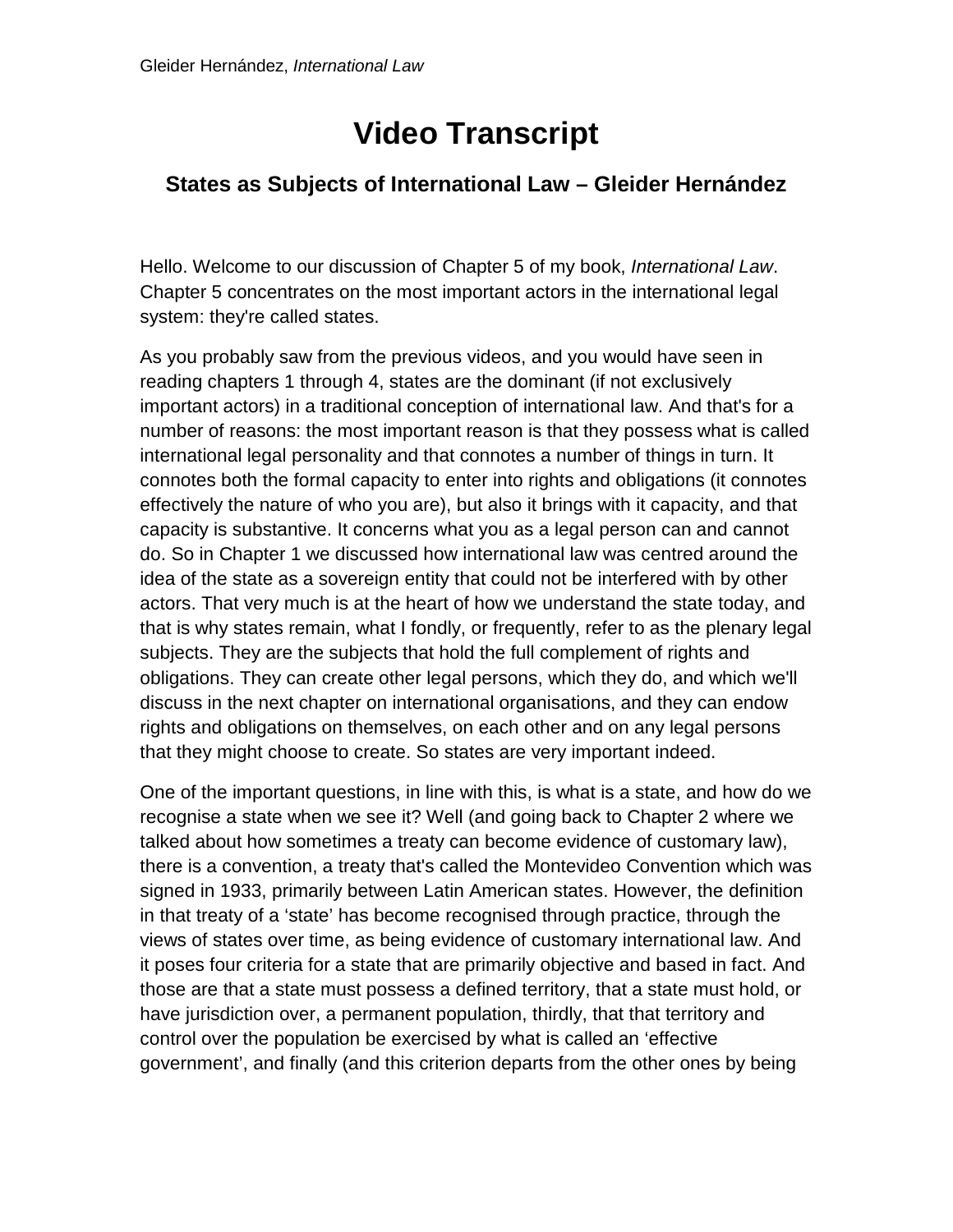somewhat more dependent on recognition by other states), is that a state must have the capacity to enter into legal relations with other states.

So, one example of that fourth criterion being put into practice was the example of Tibet, which claimed independence as an independent entity from the Chinese empire for about 30 years, until the end of World War II. However, Tibet was an entity that refused to enter into any legal relations with other states. It exchanged no ambassadors, it exchanged no legations, it signed no treaties. It was known as the 'Hermit Kingdom'. That lack of exercise of legal relations with other states meant that when it was taken over by China, which had always claimed sovereignty over that (which is a different and sensitive political question, to be sure), but the fact is that, because it had never intended to exercise legal relations with other states, it would have failed on the Montevideo criteria and, as such, it could be regarded as never having claimed its independent statehood in the way that we understand it in today's world.

So moving away from the sensitive politics of that, I'd like to discuss two possibly emerging criteria for statehood: one of them is that a state can only be constituted when its people have chosen to exercise their self-determination; and the second one is when that entity that aspires towards statehood has made a commitment towards human rights and democracy. These criteria can only be said to be emerging or contested. And various examples and practice are discussed within the main body of the text itself of the chapter. The prominent example is the dissolution of Yugoslavia into six constituent republics that all became set sovereign states over the decade from about 1992 to 2005. And there you saw some very interesting debates about whether a state must, in addition to controlling its population, its territory, and having an effective government, also have a commitment to human rights and democracy. And those remain contested, those remain up for debate, and that's very important to remember.

And finally, this chapter discusses something that is called the 'recognition of governments': a practice where we acknowledge that the state already exists, but where there's been a change of government perhaps to undemocratic or nonconstitutional means, and where the new government is seeking recognition. In fact, after the finalisation of the text of this book, but just before I filmed this brief lecture, there was a claim for a new government in Venezuela, which is an unfolding situation as we speak. And in that situation, the United States is already claimed to recognise the new government of Guiado over that of Nicolas Maduro, and as the situation unfolds we will have to see the reaction of other states because the recognition of governments can be an equally important